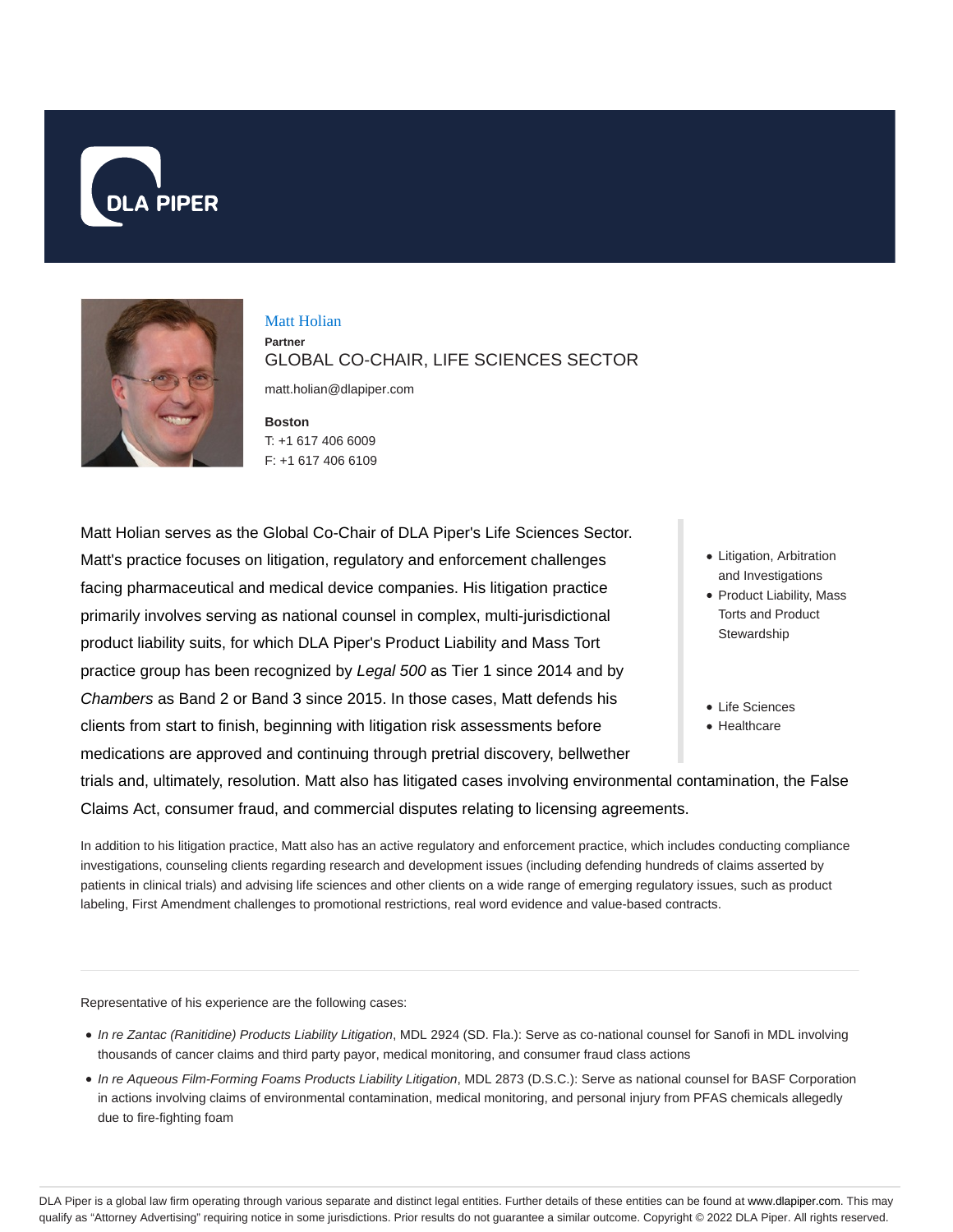- · In re Viagra (Sildenafil Citrate) and Cialis (Tadalafil) Products Liability Litigation, MDL 2691 (N.D. Cal.): Co-national counsel for Pfizer in product liability litigation alleging that Viagra and other PDE5 inhibitors cause melanoma; obtained exclusion of plaintiffs' experts' testimony on general causation, resulting in summary judgment on all claims for defendants (424 F. Supp. 3d 781 (N.D. Cal. 2020))
- In re Eliquis Products Liability Litigation, MDL 2754 (S.D.N.Y.): National counsel for Bristol-Myers Squibb Co. and Pfizer in product liability litigation alleging that Eliquis causes bleeding, in which the DLA Piper team obtained landmark rulings finding that plaintiffs' claims were preempted at the pleading stage (Utts v. Bristol-Myers Squibb Co., 226 F. Supp. 3d 166, 177 (S.D.N.Y. 2016) ("Utts I"); Utts v. Bristol-Myers Squibb Co., 251 F. Supp. 3d 644, 658 (S.D.N.Y. 2017) ("Utts II")). The MDL decisions were affirmed on appeal (Gibbons v. Bristol-Myers Squibb Co., No. 17-2638, 2d Cir. Mar. 26, 2019), a ruling the Drug & Device Law Blog called "the TwIqbal decision to end all TwIqbal decisions" in the preemption context and noted, "If anyone wonders why we consider preemption our side's most powerful defense, Gibbons is Exhibit A."
- In re Proton Pump Inhibitor Products Liability Litigation, MDL 2789 (D.N.J.): National counsel for Pfizer and Wyeth in product liability litigation alleging that proton pump inhibitors Protonix and Nexium 24HR (OTC) cause chronic kidney disease and other kidney injuries
- Talc Product Liability Litigation: National counsel for BASF Catalysts LLC in nationwide litigation involving personal injuries allegedly caused by talc
- Tecfidera Litigation: Counsel for Biogen in personal injury suits involving MS medication
- In re Testosterone Replacement Therapy Products Liability Litigation, MDL 2545 (N.D. Ill.): National counsel for Pfizer and Pharmacia & Upjohn in product liability litigation involving testosterone replacement therapies; obtained orders dismissing all claims against clients, including failure-to-warn and design claims on basis of impossibility preemption, which were affirmed by 7th Circuit (Guilbeau v. Pfizer Inc., 2018 WL 476343 (7th Cir. Jan. 19, 2018))
- In re Chantix (Varenicline) Products Liability Litigation, MDL 2092 (N.D. Ala.): Appointed by MDL court as Defendants' Liaison Counsel in product liability litigation involving Chantix, an aid to smoking cessation treatment; obtained ruling that label was adequate as a matter of law (In re Chantix (Varenicline) Prods. Liab. Litig., 881 F. Supp. 2d 1333 (N.D. Ala. 2012))
- Pepe v. Genzyme Corporation et al. (D. Mass.): Represented Genzyme in putative class action relating to DNA testing services
- In re Prempro Products Liability Litigation, 738 F. Supp. 2d 887 (E.D. Ark. 2010): Obtained ruling excluding plaintiffs' experts' opinion that estrogen-only hormone therapy causes breast cancer
- In re Bextra and Celebrex Marketing, Sales Practices and Products Liability Litigation,MDL No. 1699 (N.D. Cal.): Defended Pfizer in product liability and consumer fraud litigation involving selective COX-2 inhibitors; obtained exclusion of any expert opinions that Celebrex causes heart attacks and strokes at the most commonly prescribed dose (524 F.Supp. 2d 1166 (N.D. Cal. 2007)), which CNN.Money called "one of the most important 'gatekeeping' rulings ever rendered in a mass-tort case"; oversaw resolution program for thousands of cases
- Represented Pfizer in securities class action involving disclosures related to COX-2 inhibitors
- Baycol Litigation: Defended Bayer in product liability litigation involving Baycol, a prescription cholesterol-lowering medication; served on six trial teams in three states
- Buckingham v. Bayer Corporation (San Diego Superior Court): Obtained dismissal with prejudice of putative consumer fraud litigation against Bayer involving Aleve on preemption grounds
- Defended a clinical research organization in suits alleging breach of contract, conversion and trade secret misappropriation.
- Represented students with special needs in proceedings against school districts relating to Individualized Education Programs, with a focus on children with autism spectrum disorder

#### VITA

- California
- Massachusetts

# **Empfehlung**

- Chambers USA
	- 2021 Band 4, USA Nationwide Product Liability & Mass Torts 2020 - Band 4, USA - Nationwide Product Liability & Mass Torts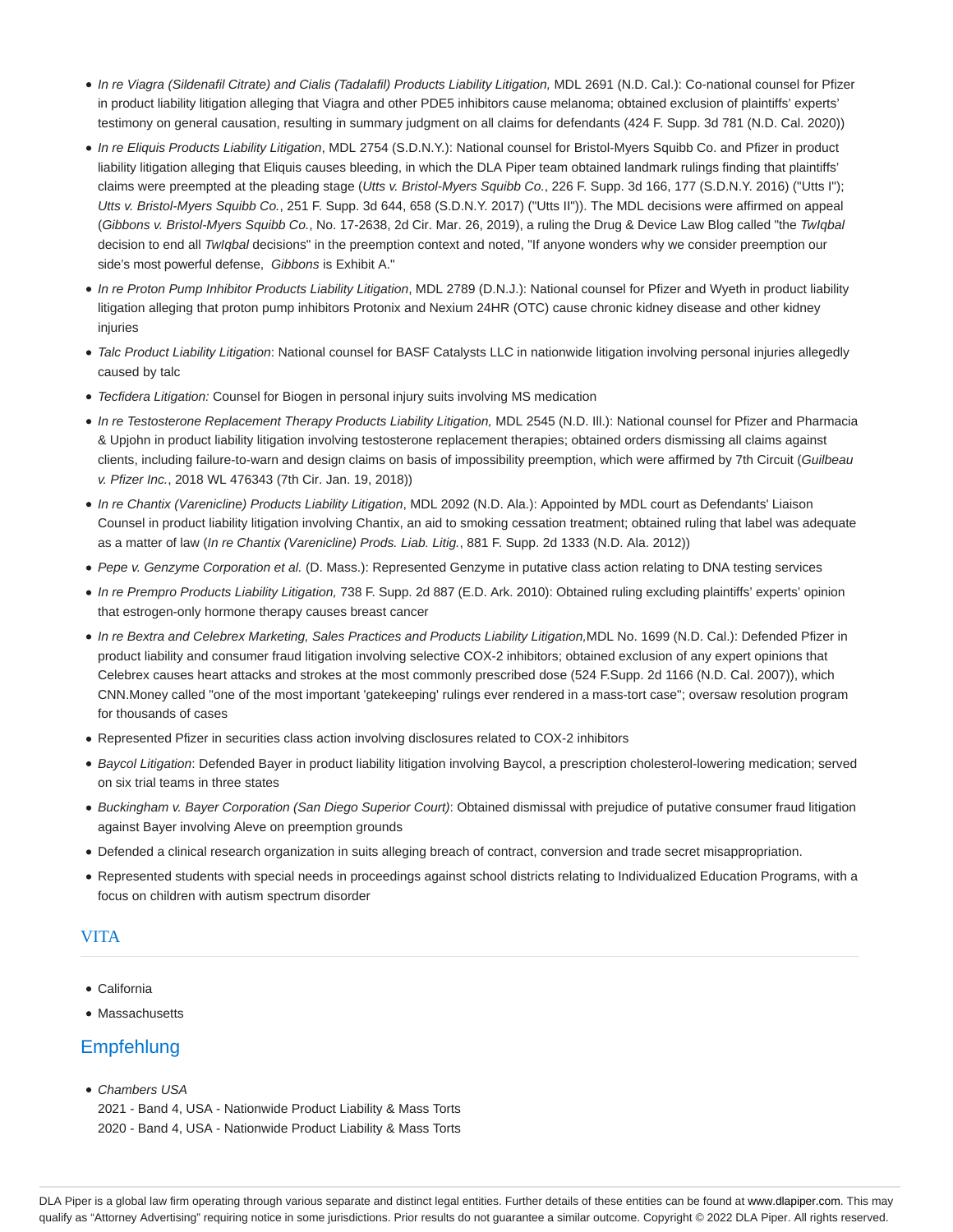2017-19 - Band 5, USA - Nationwide Product Liability & Mass Torts 2015-16 - Up and Coming, USA - Nationwide Product Liability & Mass Torts

• The Legal 500 United States

2021 - Recommended, Healthcare: Life Sciences

2021 - Recommended, Product Liability, Mass Tort and Class Action: Pharmaceuticals and Medical Devices - Defense

2017-20 - Recommended, Healthcare: Life Sciences

2018-19 - Recommended, Product Liability, Mass Tort and Class Action: Pharmaceuticals and Medical Devices - Defense

2017-19 - Recommended, Product Liability, Mass Tort and Class Actions: Toxic Tort - Defense

2017 - Next Generation Partner, Product Liability, Mass Tort and Class Action: Pharmaceuticals and Medical Devices - Defense

Since 2018, Matt has been selected for inclusion in Who's Who Legal: Life Sciences for Product Liability.

## Ausbildung

- J.D., Stanford University 2000 Order of the Coif Teaching Assistant, Federal Litigation Associate Editor, Stanford Law Review Senior Editor, Stanford Law and Policy Review Co-President, Stanford Law Students Association
- B.A., Harvard University 1995 magna cum laude Social Studies Phi Beta Kappa Truman Scholar

## **Courts**

- All California state and federal district courts
- All Massachusetts state courts
- United States Court of Appeals for the Ninth Circuit
- United States Court of Appeals for the Seventh Circuit

## **Mitgliedschaften**

- Member of Law360's 2021 Life Sciences Editorial Board
- Boston Bar Association (2006 present)
- Defense Research Institute (2003 present)

## Clerkships and Other Relevant Professional Experience

- Law Clerk to Hon. Charles R. Breyer, US District Court for Northern District of California (2000 2001)
- Extern to Hon. Napoleon A. Jones, US District Court for the Southern District of California (1998)
- **Teaching Experience**: Matt has taught, co-taught or prepared lectures on the following topics for courses at Harvard Law School and Yale Law School: (1) the regulatory system governing pharmaceutical, biotech and medical device companies; (2) how to litigate complex multi-jurisdictional product liability suits, including the coordination of these cases with related litigation such as government investigations, securities litigation, trade secret litigation and putative class actions; (3) the use of scientific data and other expert evidence in complex litigation; (4) the selection of plaintiffs for bellwether trials in mass torts; (5) the resolution of mass torts; and (6) the role of lawyers as strategic advisors.

#### **AKTUELLES**